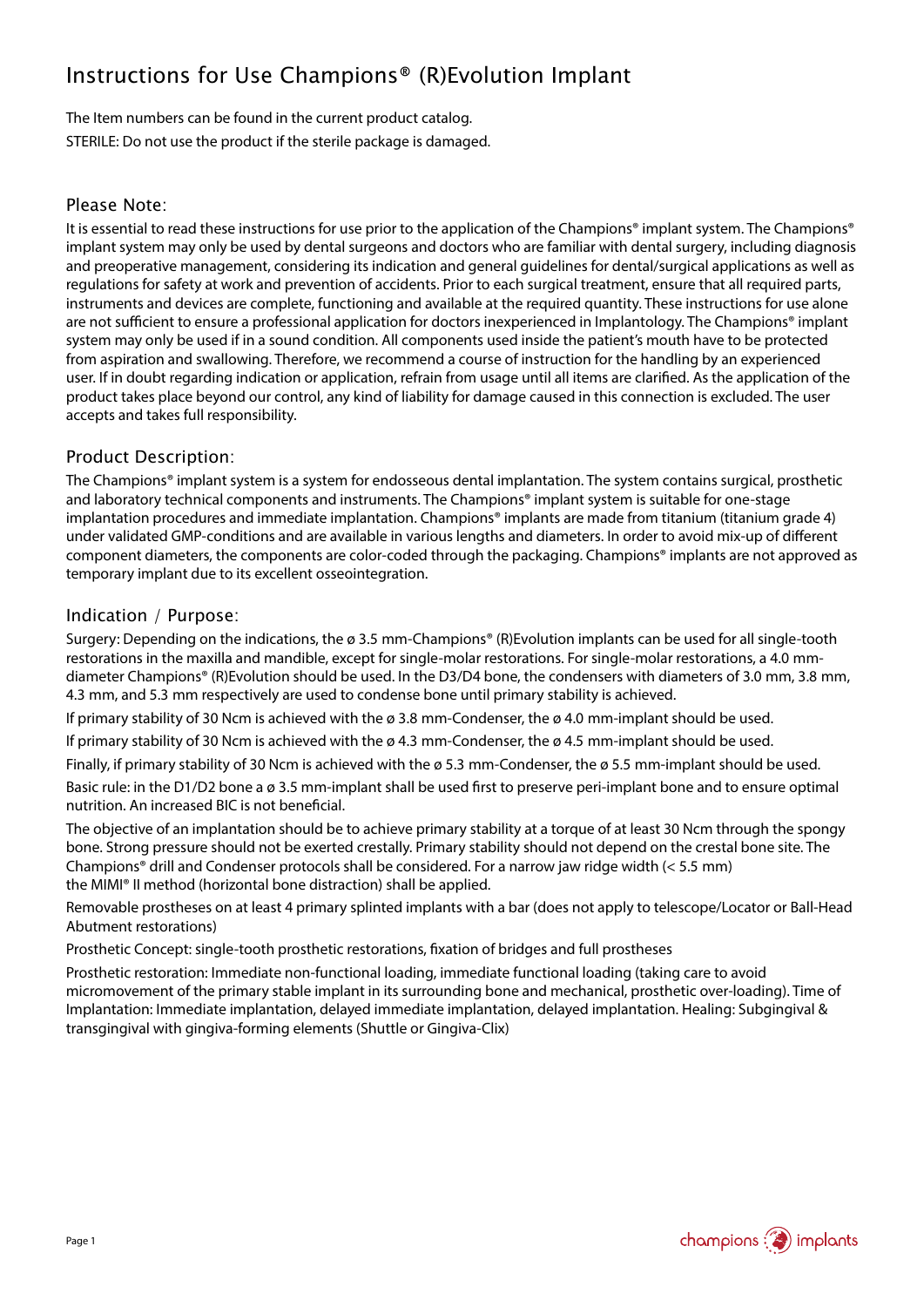#### Contraindications / Restriction of Use:

General contraindications for dental/surgical treatments are to be considered for patient selection. These are amongst others: Infections and inflammations in the oral cavity such as periodontitis, gingivitis, reduced blood clotting, e.g.: anticoagulants therapy, congenital or acquired disorder in coagulation, acute or chronic infection in the field of surgery (soft tissue infection, inflammable/bacterial bone disease, osteomyelitis), severe metabolic disorder, such as serious or unstable diabetes mellitus, calcium metabolic disorder, treatment with steroids and other pharmaceuticals intervening the calcium metabolism, immunosuppressive therapy such as chemo and radiation therapy, endocrinological bone disease, insufficient bone offering (also close to vital structures such as the mandibular nerve, sub-lingual artery, maxillary sinus etc.), insufficient soft tissue coverage, unstable occlusion and/or articulation as well as small interocclusal distance, psychological disorder, pain syndrome, poor oral hygiene and inadequate preparedness for oral overall rehabilitation, with poor patient compliance. Relative contraindications are existent with patients with bruxism, allergies, alcohol or nicotine abuse.

#### Side Effects:

With any surgical treatment, the following side effects may occur: local/temporary swelling, edemas, hematomas, temporary limitation of sensibility, temporary limitation of chewing performance.

#### Complications:

During the application of endosseous implants the following complications have been observed in isolation: postoperative bleeding, infections, suture dehiscence, iatrogenic trauma, insufficient osseointegration, periodontal complication due to insufficient width of mucogingival attachments, jammed or over twisted implant mount screw, aspiration or swallowing of components which are used inside the patient's mouth, in cases of extreme adverse load conditions (prosthetic overload, serious bone loss) a breakage of the implant body may occur rarely.

#### Diagnostics / Clarification:

Detailed anamnesis, clinical examination, radiological examination using small picture x-ray, orthopantomogram as well as CT- or volumetric tomograph examination, if necessary, and preoperative situation models of the patient are essential for accurate diagnostics. A medical check-up by a general practitioner is recommended. An implantation requires substantial considerations for the patient: economical considerations (also costs for implant aftercare), therapeutic considerations (alternative treatments and possible consequences and risks of an implantation have to be pointed out and explained as for any other surgical procedure as well). Concerning the method of giving consent please refer to the respective jurisdiction.

#### Shelf Life:

All components are supplied in a sterile condition. Sterile products are labeled with the STERILE sign.

Sterile products may not be sterilized again. If medical devices are resterilized by the end-user, any responsibility will be void - regardless of the sterilization method.

The medical devices are only sterile if still in their original and closed blister packaging.

The shelf life until the first use of the product is indicated on the label. The expiry date is indicated by the hourglass symbol. Do not use the sterile products after the expiry date indicated on the packaging. The indication LOT refers to the batch number.

Implants are for single use only.

#### Storage:

The product has to be stored in its original package in a dry place at room temperature. Unsafe storage can cause product failure and serious damage to the material.

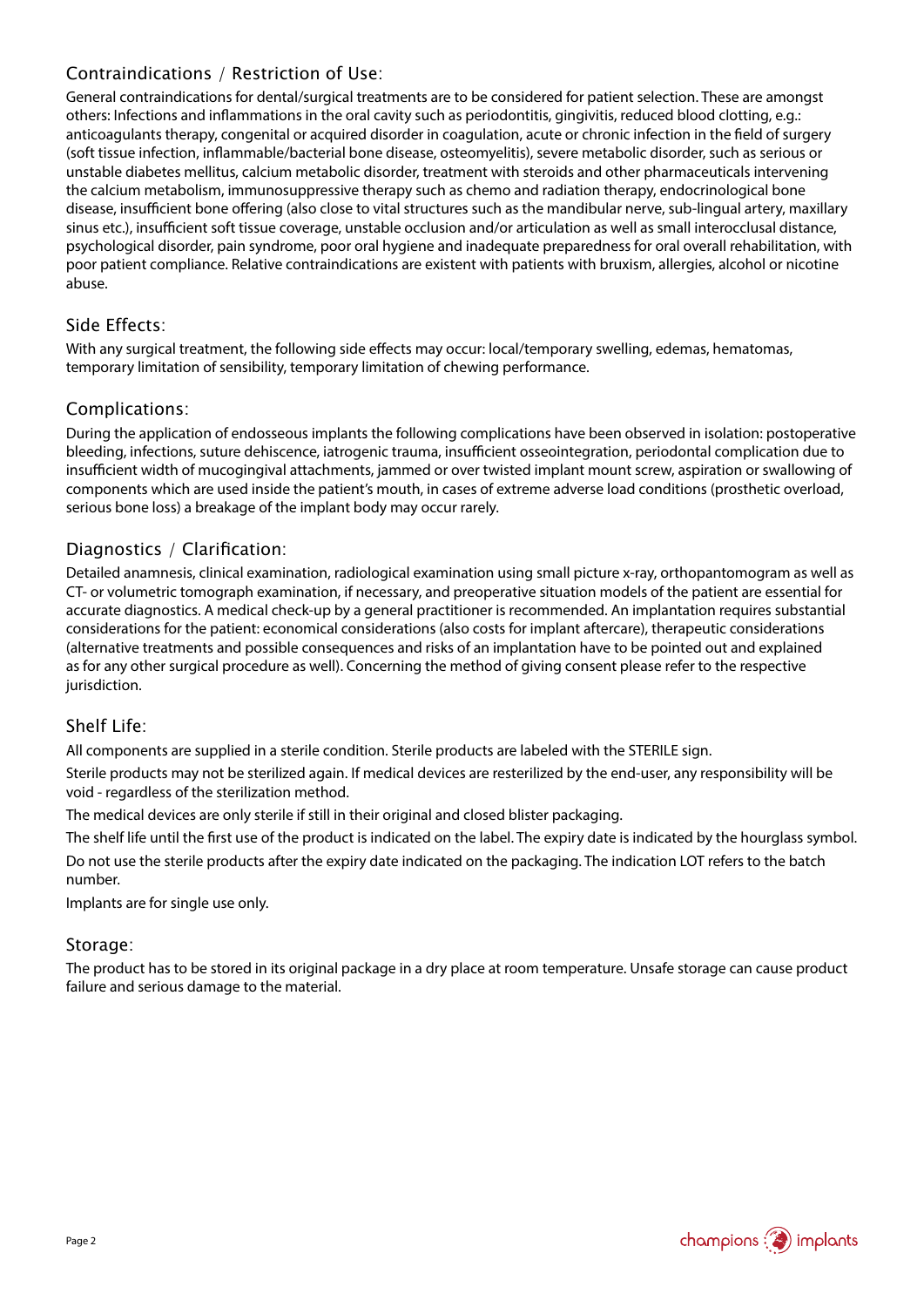#### Implantation Methods:

#### 1) Preparation of the Implant Site / Condensation Burr-Sequence

The implant site is to be prepared under local anesthesia with various condensation burrs, considering screw size and bone density. It is absolutely necessary to avoid overheating and overloading of the bone. The recommended drilling speed is 250 rpm. Only new instruments (not exceeding five bone preparations of firm, cortical bone) should be used for drilling, applying minimal pressure, utilizing intermittent and sufficient external cooling with pre-cooled, physiological saline solution. The initial pilot drill is to be made with the yellow condensation burr for any implant size. Afterwards, the black condensation burr is required for the mandible and D1/D2 bone. The red and green drills (with length scale) are designed for thread lengths of 16 mm and longer. For mainly cortical bone (D1), there are two further twist drills (2.8 & 3.25 mm). Depending on the implant diameter, the implant site is to be prepared according to the depth needed. Pay attention to the depth markings of the drill. The twist drills 2.8 & 3.25 mm are used for larger implant diameters for reducing the insertion torque.

The two-piece Champions® (R)Evolution implants with their hybrid inner connection are rotation-proof. The inner connection has a hybrid between the cone and the hexagon.

Please note that the given sequences are practical values. However, they should be adjusted individually for each patient due to the varying bone anatomy. Very firm bone (D1) requires more advanced preparation than a D2 bone. For D4 the burr condensation can already be completed with preparation "yellow". Ideally, a Champions® implant should be completely inserted between 30 – 50 Ncm. During condensation drilling pay attention that the countersink of the instruments is not exceeding the respective implant length. The given length of the instruments is defined by the edge at the transition between the working part and shaft. After choosing the relevant implant, remove the covering box only immediately before implantation, open the blister packaging and untwist the sterile glass with a 1/4 rotation. The first implant rotation into the prepared implant bed should be done by the implantologist, wearing sterile gloves, using the guiding key on which the implant has already been fixed (the endosseous part of the implant should not be touched). Once further insertion is manually not possible, remove the guiding key from the Shuttle and replace it by the "golden" Insertion Aid. This Insertion Aid can be used either with a green handpiece or a Torque Wrench Adapter. Here an increasing stability is noticeable due to the lateral condensation of the bone. Once the manually adjusted torque has been reached, the scale sleeve bends around the axis of the wrench head. This releasing is audible, visible and tangible. When releasing the articulated arm, the wrench moves back into its straight initial position.

#### 2) Soft Tissue- and Bone Management:

The length of the implant should be chosen considering the maximum height of the available bone. An implantation up to the opposite bone compacta is recommended in order to achieve bicortical stability. To minimize frictional heat, the implant should be inserted slowly and without strong pressure. The bone density must be adequate in order to ensure primary stability (tightening torque: 30 - 50 Ncm). Implants with insufficient primary stability (periotest > 0.6 or tightening torque < 20 Ncm) have to be removed again: such cases have to be provided with a larger implant diameter, or the created hole has to be filled with a suitable bone substitute for a future implantation or conventional crown or bridge work. The Champions® implant in its final position must be inserted in a way that the top thread of the micro-thread is completely countersunk into the bone. A bright bone echo verifies total osseointegration as well as high primary stability of the Champions® implant.

- a) **"MIMI®"** (Minimally Invasive Method of Implantation)**:** If existence of good bone offering is provided (mesial/distal as well as buccal/lingual), a transgingival implantation under minimally invasive criteria, without opening the oral mucosa (flapless insertion), is recommended. Punching of the mucosa tissue with corresponding Mucosal Punches is often advisable for mucous membranes of the maxilla with a thickness of > 2 mm. The one-stage "MIMI®" shows advantages related to the regeneration of the soft tissue versus the classic two-stage procedure. If intra-operative complications occur (like vestibular fenestration  $> 1$  mm), it is advised to continue with the conventional method (flap operation, augmentation with bone substitutes and resorbable membrane). An X-ray check is also required for "MIMI®" in order to verify a complete, osseous countersink of the thread.
- b) Conventional: Alternatively, the implantation (primarily with minor horizontal bone offering) can be conducted with conventional flap operation of the oral mucosa. After completed implantation, perform a saliva-closed suture.

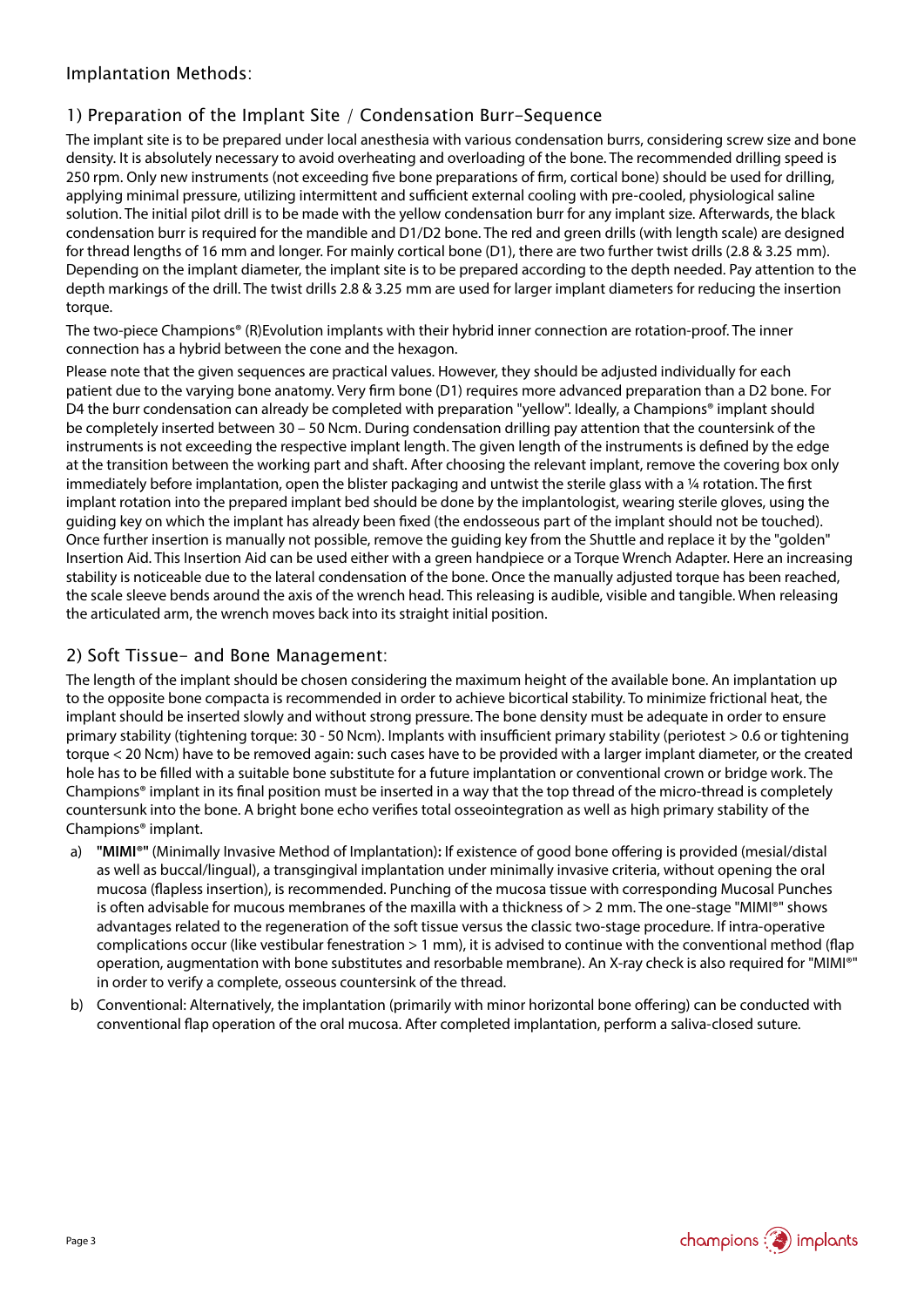c) An immediate implantation should, in any case, only be done in a non-inflammatory site. After gentle extraction of the tooth (preferably without luxation movements), proceed with proper curettage of the fresh alveolus, removing granulation tissue and the drilling slightly lingually/palatally in continuation of the alveolus axis (for protection of the buccal bone wall). The crestal implant diameter should possibly be close to the crestal alveolus diameter or even slightly condensing it laterally in order to gain respective primary stability and preferably many prompt osseous bridge connections. The Champions® thread should be implanted at least 1/3 of its thread length in extension of the original length of the tooth root, and the remaining alveolus should be filled densely with fine grained bone substitutes in combination with collagen. Using a resorbable membrane ideally prevents epithelial growing into the alveolus. At this stage an immediate implantation of one-piece Ball-Head implants with immediate loading is not recommended.

#### Prosthetic Superstructure:

#### 1) Fixed Prosthetic Restorations:

- a) An adequate number of endosseous implants for fixed dentures is ideally determined according to the basic principle: The number of missing, natural, mesio-distal tooth roots is to be replaced with the same number of Champions® implants. Moreover, the recognized standards of the Consensus Conference Implantology ("Konsenskonferenz Implantologie") apply.
- b) The immediate temporary prosthetic restoration for single-root implants (VW-1) is to be adjusted to NON-occlusion and Non-Balance for 9-24 weeks. The immediate temporary prosthetic restoration for multiple support teeth/implants (VW-2) should preferably be passively-fitted, but primarily splinted, like the subsequent final superstructure. When removing the temporary prosthetic restoration, also make sure no shear force is applied to the implants. Micromovements of the implant must be entirely eliminated until completion and integration of the final, preferably splinted, however, passively-fitted prosthetic restoration, in order to prevent connective tissue encapsulation.
- c) For fixed and bar prosthetic, removable dentures, a final solution (also on occlusion, without healing period and signs of inflammation) can take place quickly after implantation in the maxilla as well as in the mandible, after sufficient primary stability and conservation of further success parameters (x-ray check: all thread segments must be fixed osseously, splinting of support teeth/implants for prevention of micromovements) and consideration of above mentioned, defined prosthetic guidelines (possibly further splinting of implants with each other and the remaining teeth existence, no highly distinctive occlusal cusps and fissures). All structures are inserted with final cement or equivalent fixing materials. Conventional dental metal alloys (NE incl. titanium, high gold-bearing alloy) or zircon dioxide are recommended as framework. Ceramic and/or advanced synthetic materials are recommended as facing material.

#### 2) Removable Prostheses on "Ball-Head" & "LOC® Abutments":

Prosthesis on planned "Ball-Head" implants & "LOC®-Abutments" should be shaped and respectively smoothly relined for at least six weeks until final secondary splinting can take place with Metal Matrices and O-Rings, which are worked into the prosthesis. C & LOC® caps are deliberately flat with rough surface and furnished with retention mechanism in order to considerably ease its incorporation and a possible impression. For "chairside" imbedding of the Metal Matrix (incl. O-Rings & LOC® inserts) into polymer, the abutment area should be sealed with an O-Ring and rubber dam. Here the positioning of the Metal Matrices (incl. O-Ring & LOC® inserts) onto the abutment is carried out. The prosthesis must be generously shaped in the area of the Metal Matrix, adequately furnished with cold polymer and repositioned in the mouth. In order to prevent bite elevation in the area of the crescent heads, drainage possibilities should be available in the lingual and/or vestibular position, in order to drain off surpluses. Alternatively, the imbedding into polymer after denture relining may also take place at a dental laboratory. It is recommended that you should primarily connect the Metal Matrix & LOC®-Caps with a clamp or small NEM alloy model casting in the prosthesis.